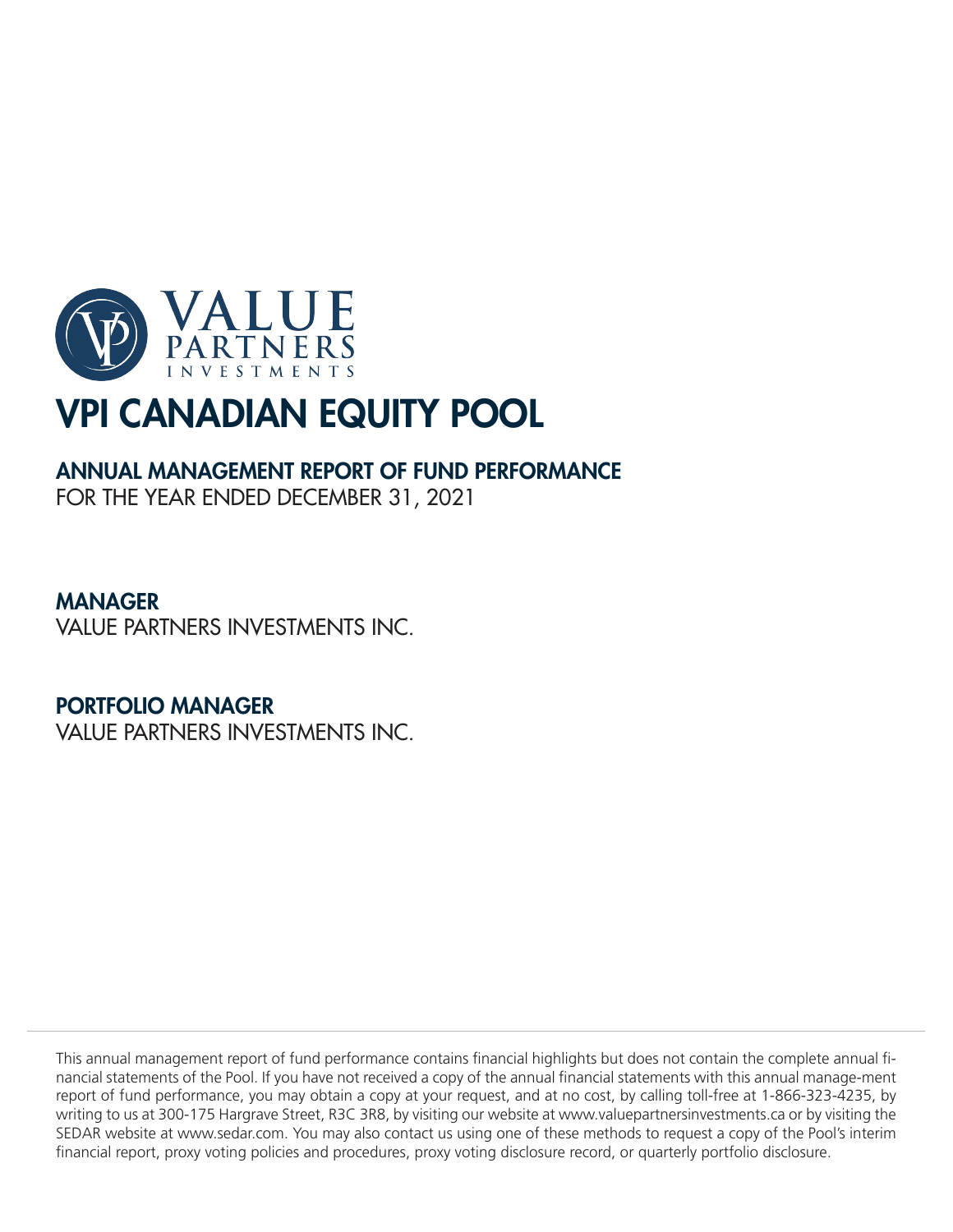

### **Annual Management Discussion of Fund Performance**

March 21, 2022

#### **Investment Objective and Strategies**

The investment objective of the Pool is to generate longer term growth in value through the increase in the value of its holdings, and through the receipt and reinvestment of dividend income from its holdings by investing primarily in equity securities of Canadian companies. The Pool may invest in securities outside of Canada and has the flexibility to invest up to 49% of its assets in non-Canadian securities.

The Portfolio Manager strongly favours high quality common shares of very large and stable companies where profits and dividends are likely to grow significantly and, more importantly, have less chance of a significant decrease in value. This preservation of capital is pursued by focusing on companies with very strong balance sheet positions and strong competitive positions, such as being a leader in a particular market or industry. The Portfolio Manager utilizes fundamental analysis as the primary basis for security selection and makes every effort to avoid overpaying for selected stocks.

#### **Risk**

Overall, the risks associated with investing in the Pool have not materially changed and remain as discussed in the Prospectus. The Pool is considered suitable for investors with a medium tolerance for risk.

North American and international economies experienced volatile and uneven recoveries from the economic consequences of the COVID-19 pandemic with many still below pre-pandemic levels. Government and business restrictions as well as the health of the workforce continued to negatively impact the business environment with supply chain and labour force disruptions. The historic economic stimulus to support the economy and consumers has created substantial increases in inflation, enhancing another risk for businesses, consumers, and investors. To minimize further inflationary pressures, central banks in Canada and the United States have indicated they will begin increasing benchmark interest rates. A rapidly increasing interest rate environment may cause further uncertainty in economic growth, market valuations, and consumer spending. These factors in aggregate have and may continue to cause heightened levels of volatility in equity and currency markets over the short-term.

#### **Results of Operations**

Net assets of the Pool increased by approximately \$198.5 million for the year ended December 31, 2021 due to a \$258.6 million increase in net assets from operations, offset by \$29.2 million of distributions to unitholders and \$30.9 million of net redemptions. The increase in net assets from operations was due to \$33.0 million of dividend and interest income, \$73.1 million of net realized gains on the sale of investments, \$1.8 million of foreign exchange gains on cash and \$173.0 million of unrealized appreciation in the value of investments. This was offset by \$22.3 million of management fees and operating expenses.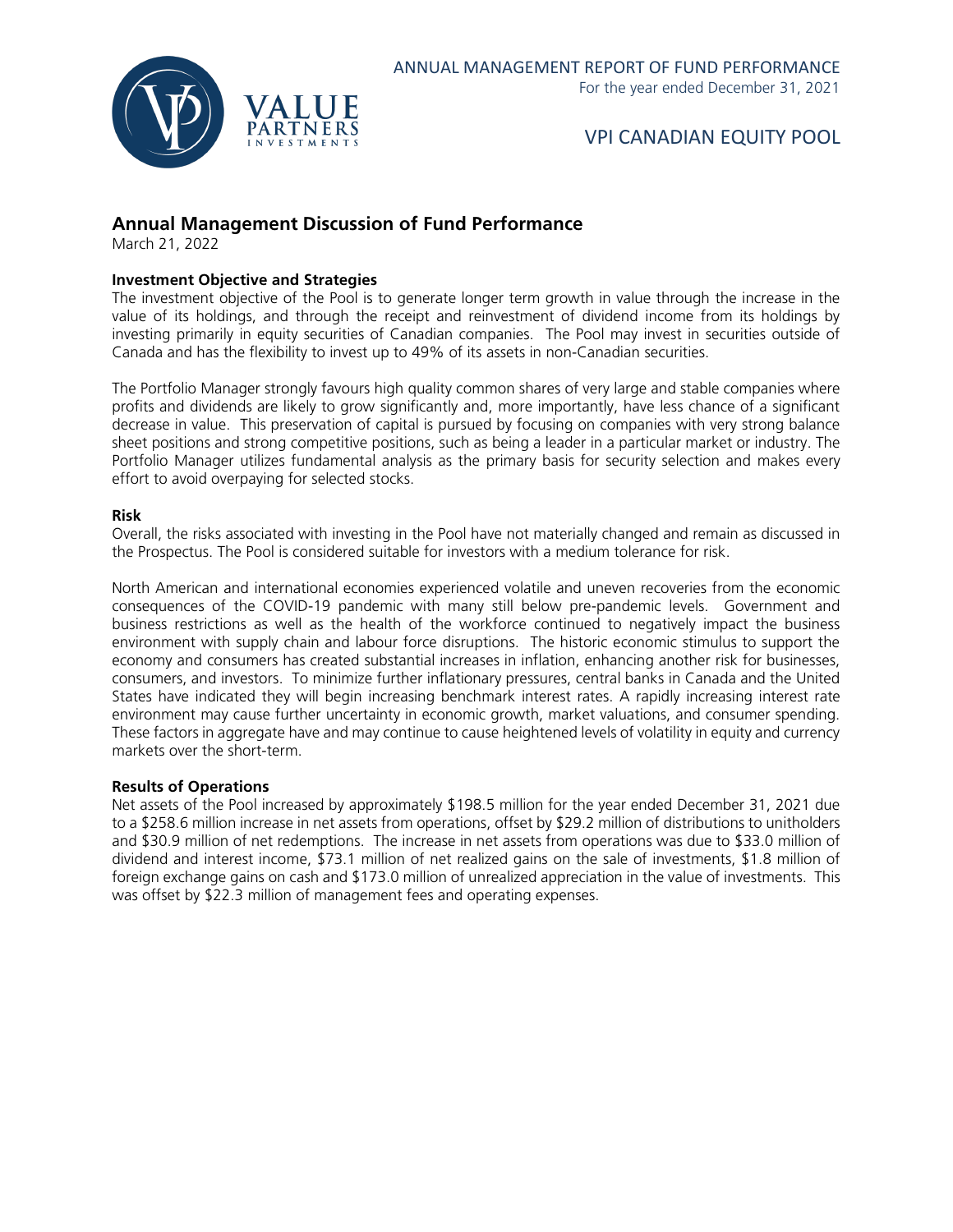

#### **Results of Operations (continued)**

There were a few changes made to the Pool's equity holdings during the year. The following table summarizes the businesses that were added and/or removed from the portfolio:

| Additions       | <i>Dispositions</i>     |
|-----------------|-------------------------|
| Electronic Arts | Honeywell International |
| Lockheed Martin | Wells Fargo             |

As a result of these decisions during the year, additions/trimming of existing holdings and changes in market values during the period, there were some shifts in the portfolio allocation from the beginning of the year as indicated in the following table:

| Sector                          | Increase | Sector                     | Decrease |
|---------------------------------|----------|----------------------------|----------|
| Media & Entertainment           | $5.1\%$  | <b>Banks</b>               | $8.3\%$  |
| Capital Goods                   | 2.9%     | Semiconductors & Equipment | 3.4%     |
| Transportation                  | $2.1\%$  | Automobiles and Components | 1.2%     |
| Cash                            | $1.7\%$  | Software & Services        | 0.9%     |
| Pharmaceuticals & Biotechnology | 1.1%     |                            |          |
| <b>Communication Services</b>   | $0.9\%$  |                            |          |

Each series of the Pool experienced a gain in the range of 23.7% to 26.1% relative to the 25.1% gain of the S&P/TSX Composite Total Return Index (the "Index").

The strongest contributor to the Pool's performance were its financial holdings which were largely offset by the absence of energy holdings which were a strong contributor to the Index during the year. Of the Pool's 20 holdings, 17 had positive contributions to performance.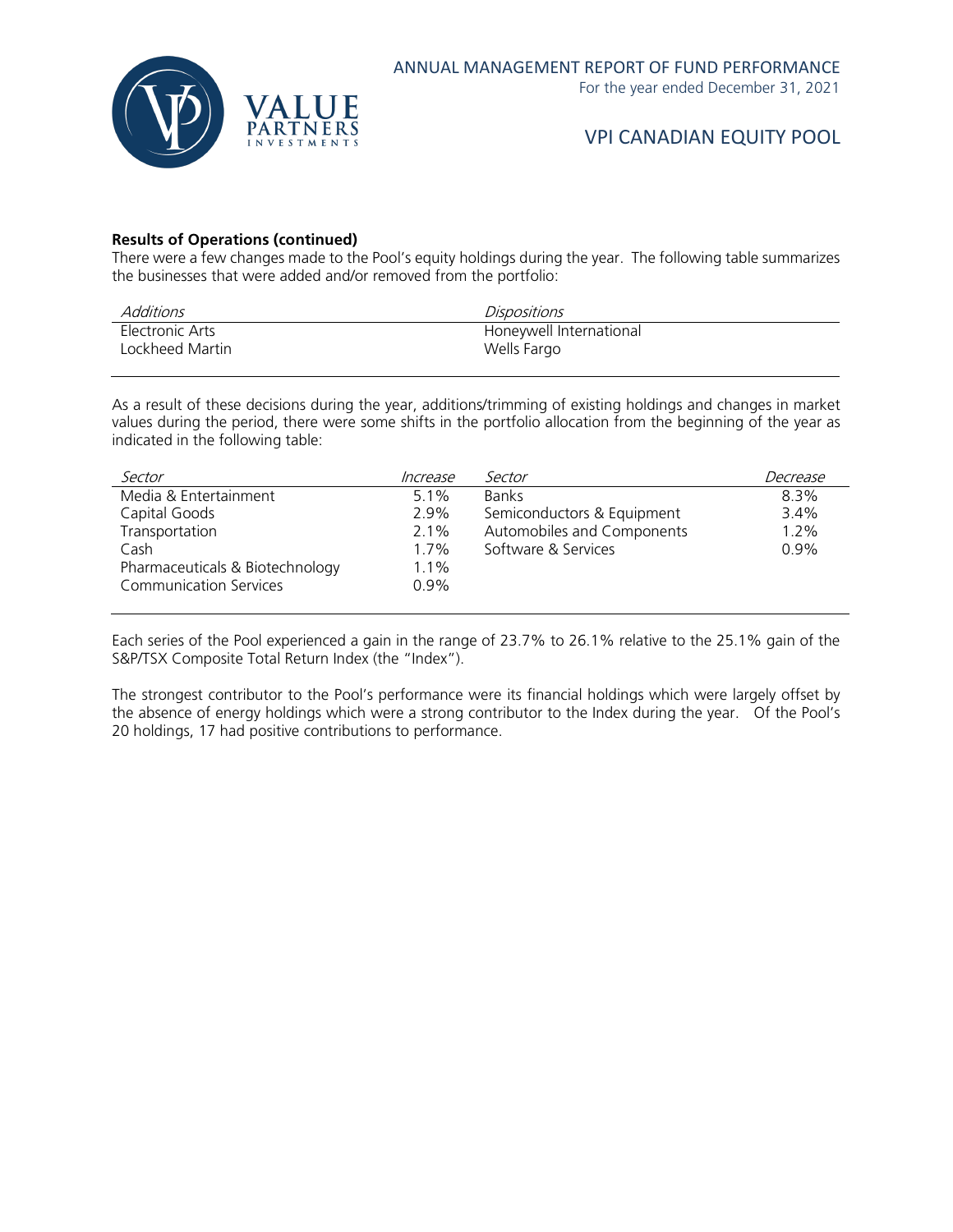

#### **Revenues and Expenses**

Revenues of the Pool for the year included \$33.0 million of dividend and interest income and \$1.8 million of foreign exchange gains on cash. These were offset by management fees and operating expenses of \$22.3 million during the year.

The realized gain on sale of investments of \$73.1 million is attributable to two completed dispositions as well as partial dispositions of shares from the portfolio during the year. Dividends received from each of these holdings while in the Pool are in addition to these gains.

|                         | Approximate           | <b>Proceeds</b> | Cost          | <b>Realized Gain</b> |
|-------------------------|-----------------------|-----------------|---------------|----------------------|
| <b>Holding</b>          | <b>Holding Period</b> | (millions \$)   | (millions \$) | (millions \$)        |
| Honeywell International | 0.9 years             | 29.3            | 17.7          | 11.6                 |
| Wells Fargo             | 5.2 years             | 80.1            | 78.8          | 1.3                  |
| Partial Dispositions    | n/a                   | 234.0           | 173.8         | 60.2                 |
|                         |                       | 343.4           | 270.3         | 73.1                 |

#### **Recent Developments**

#### Economic Conditions

The business environment remains volatile and uncertain as the pandemic continues to transition to an endemic. During 2021, the unemployment rate in Canada fell from 8.8% to 6.0% and the Canadian Consumer Price Index increased from 0.7% to 4.8% by year-end. The unprecedented level of Government stimulus is expected to be tapered to offset the risks of continued increases in inflation. As a result, the 10-year Government of Canada yield increased from 0.72% to 1.48% by year-end. As the economy continues to grow and inflation rates continue to move higher, central banks continue to indicate that interest rates will be moving higher in the near term. This has led the Portfolio Manager to believe there are good opportunities available in several industries, however caution is essential at this time given the higher-than-average levels of valuation risks and volatile economic conditions. The Portfolio Manager continues to seek opportunities that meet the Pool's investment criteria.

As at the time of this report, there is currently a heightened degree of risk related to the military conflict between Russia and the Ukraine. The Russian invasion has created significant uncertainty for the markets, interest rates, globalization, and future government spending. As a result of the conflict, some of the Pool's holdings could be negatively impacted in the short-term. Overall, the Portfolio Manager believes the direct impacts from this situation on the businesses owned within the Pool will be minimal, but there are indirect implications that one must be aware of. Given the quickly evolving situation, the Portfolio Manager will continue to monitor the conflict and the potential impacts to the securities held within the Pool.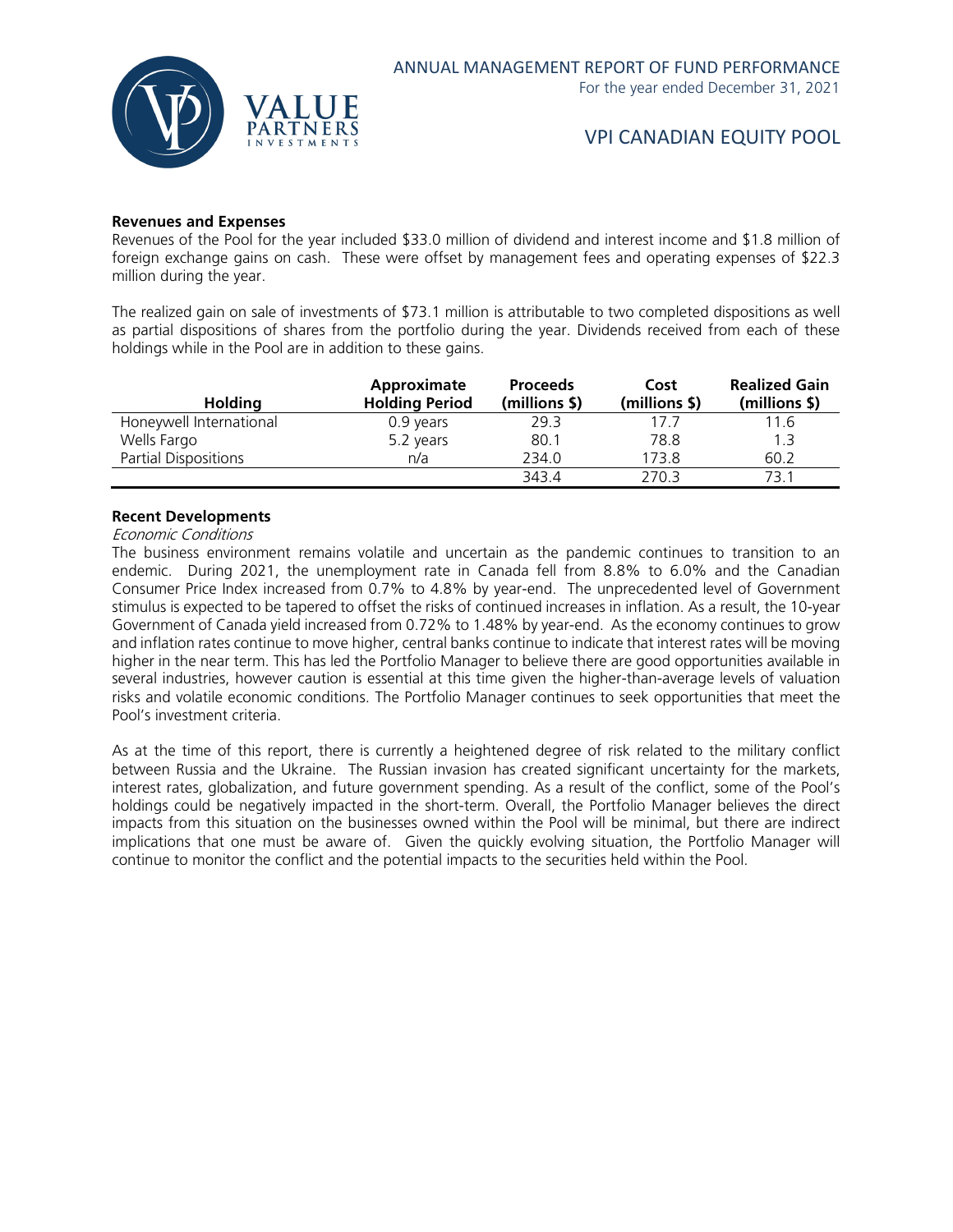

For the year ended December 31, 2021

# VPI CANADIAN EQUITY POOL

**Percentage of** 

| <b>Portfolio Allocation</b> |
|-----------------------------|
|                             |

| US Equities                      | 46.6%   | Cash                              | 9.5% |
|----------------------------------|---------|-----------------------------------|------|
| Canadian Equities                | 43.9%   |                                   |      |
| <b>Sector Allocation</b>         |         |                                   |      |
| <b>Banks</b>                     | 27.2%   | Media and Entertainment           | 5.1% |
| Health Care Equipment & Services | $9.7\%$ | Pharmaceuticals & Biotechnology   | 4.9% |
| Cash                             | 9.5%    | <b>Telecommunication Services</b> | 4.6% |
| Transportation                   | $9.5\%$ | Software and Services             | 4.1% |
| Technology Hardware & Equipment  | $6.0\%$ | Utilities                         | 3.8% |
| Insurance                        | 5.8%    | Automobiles & Components          | 2.6% |
| Capital Goods                    | 5.4%    | Semiconductors & Equipment        | 1.8% |

#### **Top 25 Holdings**

| <b>Issuer</b>                       | ו כונכוונטקט טו<br><b>Net Assets</b> |
|-------------------------------------|--------------------------------------|
| Cash                                | 9.5%                                 |
| Cisco Systems, Inc.                 | $6.0\%$                              |
| <b>CVS Health Corporation</b>       | 6.0%                                 |
| FedEx Corporation                   | 5.8%                                 |
| Sun Life Financial Inc.             | 5.8%                                 |
| The Toronto-Dominion Bank           | 5.7%                                 |
| The Bank of Nova Scotia             | 5.6%                                 |
| Bank of Montreal                    | 5.4%                                 |
| Lockheed Martin Corporation         | 5.4%                                 |
| Royal Bank of Canada                | 5.3%                                 |
| Canadian Imperial Bank of Commerce  | 5.2%                                 |
| Electronic Arts Inc.                | 5.1%                                 |
| Merck & Co., Inc.                   | 4.9%                                 |
| Rogers Communications Inc.; Class B | 4.6%                                 |
| Oracle Corporation                  | 4.1%                                 |
| Fortis Inc.                         | 3.8%                                 |
| Becton, Dickinson and Company       | 3.7%                                 |
| United Parcel Service, Inc.         | 3.7%                                 |
| Magna International Inc.            | 2.6%                                 |
| Intel Corporation                   | 1.8%                                 |
| Total                               | 100.0%                               |

The above summary of investment portfolio may change due to ongoing portfolio transactions of the Pool. An update will be made available within 60 days of each subsequent quarter-end.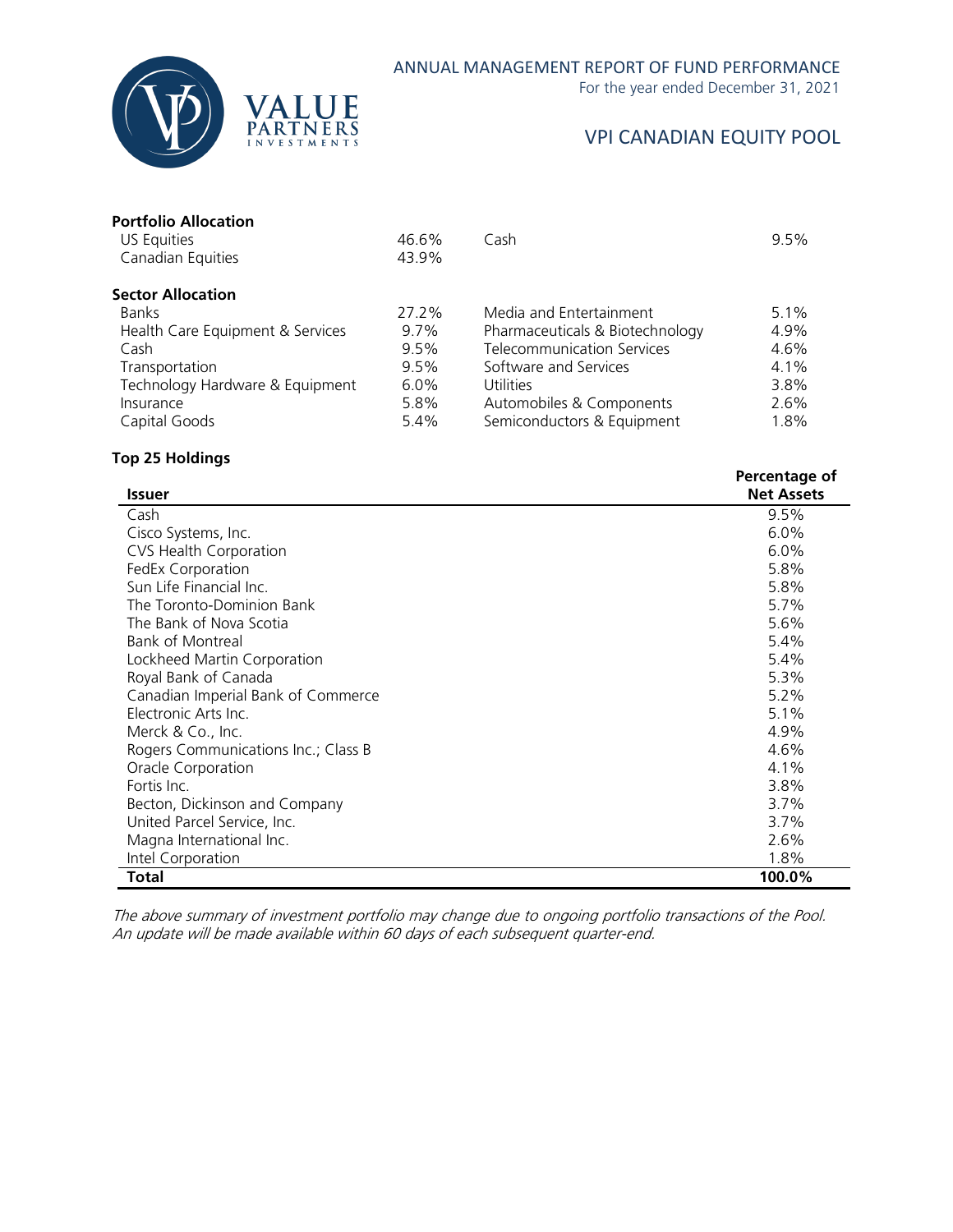

#### **Past Performance**

The historical performance information shown below assumes that all distributions were reinvested in the Pool and does not account for any sales, redemptions, distributions or optional charges or income taxes payable by an investor that would have reduced returns. Mutual fund returns are not guaranteed, their values change frequently, and past performance may not be repeated.

#### **Year-by-Year Returns**

The bar charts below show the performance of each series of the Pool (net of fees) for the year ended December 31, 2021, and for previous years ended December 31 or since inception to December 31. It shows in percentage terms, how an investment made on January 1 or on inception would have increased or decreased by the end of the respective periods.



Series O



(1) Value Partners Investments Inc. assumed the portfolio management responsibilities of the Pool on January 5, 2015.

(2) 2017 return is since inception on July 5, 2017.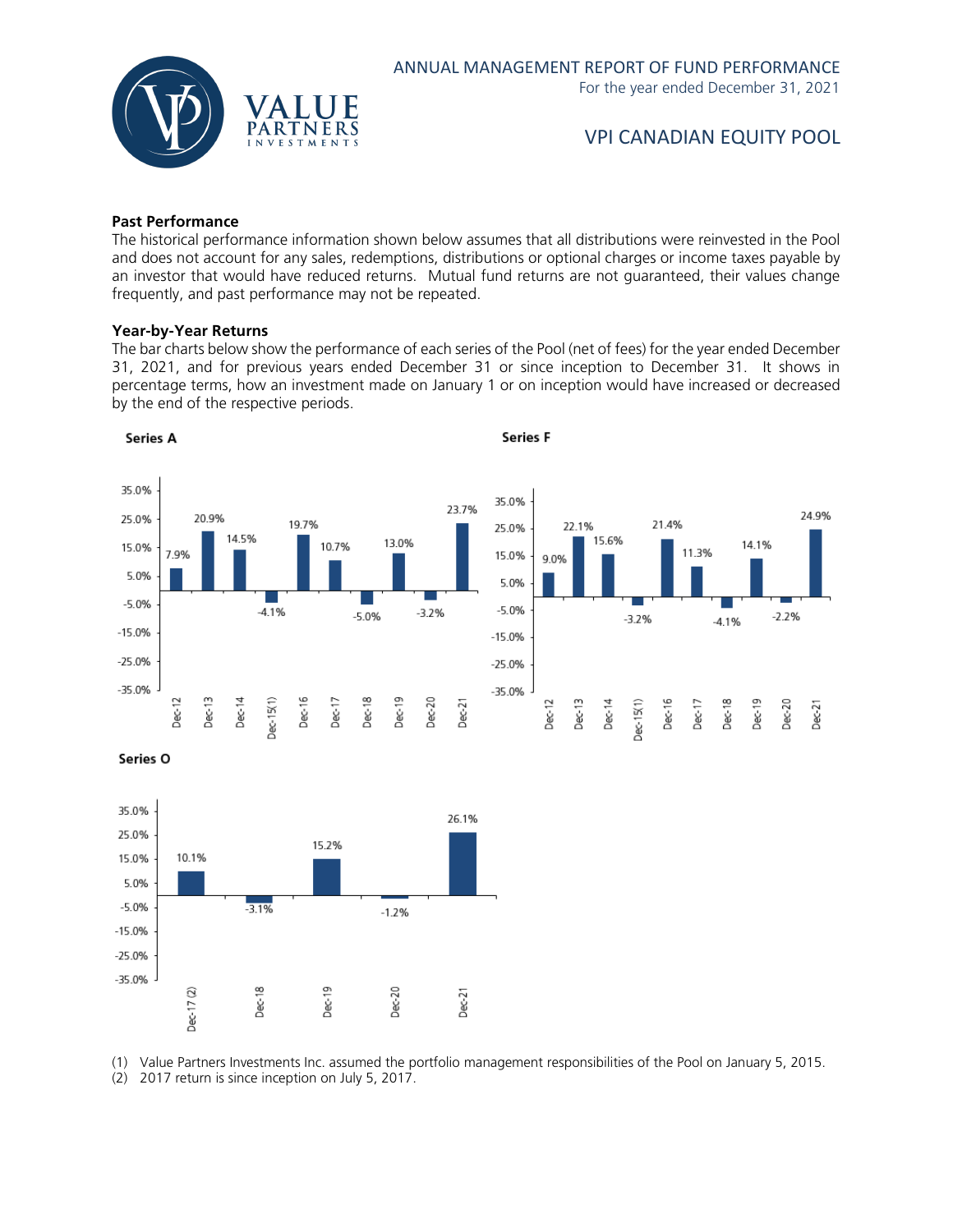

#### **Annual Compound Returns**

The following table shows the annual compound total return of each series of the Pool compared to the S&P/TSX Composite Index for the periods shown ended December 31, 2021. All index returns are calculated on a total return basis, meaning that performance was calculated under the assumption that all distributions were reinvested.

|                                                          | 10 Year  | 5 Year  | 3 Year | 1 Year | <b>Since</b><br>Inception $(2)$ |
|----------------------------------------------------------|----------|---------|--------|--------|---------------------------------|
| Series A <sup>(1)(3)</sup> (Inception: October 20, 2005) | $9.3\%$  | 7.3%    | 10.6%  | 23.7%  | $6.9\%$                         |
| S&P/TSX Composite Index                                  | $9.2\%$  | 10.0%   | 17.5%  | 25.1%  | $7.7\%$                         |
| Series F <sup>(1)(3)</sup> (Inception: July 3, 2007)     | $10.4\%$ | $8.2\%$ | 11.7%  | 24.9%  | $7.0\%$                         |
| S&P/TSX Composite Index                                  | $9.2\%$  | 10.0%   | 17.5%  | 25.1%  | $6.0\%$                         |
| Series O <sup>(1)(3)</sup> (Inception: July 5, 2017)     | n/a      | n/a     | 12.8%  | 26.1%  | 9.9%                            |
| S&P/TSX Composite Index                                  | n/a      | n/a     | 17.5%  | 25.1%  | 11.0%                           |

(1) The percentage return differs for each series because the management fee rate and expenses differ for each series.

(2) The return since inception for each series will differ when the inception date differs.

(3) Value Partners Investments Inc. assumed the portfolio management responsibilities of the Pool on January 5, 2015.

The S&P/TSX Composite Index is a broad market indicator of activity for the Canadian equity market. Size and liquidity are among the key criteria for inclusion in the index, with size being assessed on a float market capitalization basis and liquidity being measured relative to liquidity thresholds.

#### **Management Fees**

The Pool pays an annual management fee on each of its series (excluding Series O) to Value Partners Investments Inc. ("the Manager"). The management fee is calculated daily as a percentage of the net asset value of each series as of the close of business on each business day. In consideration for the management fees, the Manager may pay a percentage sales commission and/or trailing commission to registered dealers or brokers for units bought and held in the Pool depending on which series of units were purchased.

For the year ended December 31, 2021, approximately 41% of the management fee revenues received by the Manager from the Pool were paid to registered dealers and brokers as sales and/or trailing commissions. Since each series may have a different commission structure, this percentage may vary by series. For unitholders eligible for the Management Fee Reduction Program, approximately 17% of the gross management fees were returned to unitholders as management fee rebates. The remainder of the management fee revenue was retained by the Manager for corporate purposes.

#### **Related Party Transactions**

Value Partners Investments Inc. is the Manager of the Pool and is responsible for the overall business and operations of the Pool. For the year ended December 31, 2021, the Pool paid \$18.6 million in management fees (excluding taxes) to the Manager. In addition, the Manager or parent company of the Manager also held 32,010 Series F units as of December 31, 2021.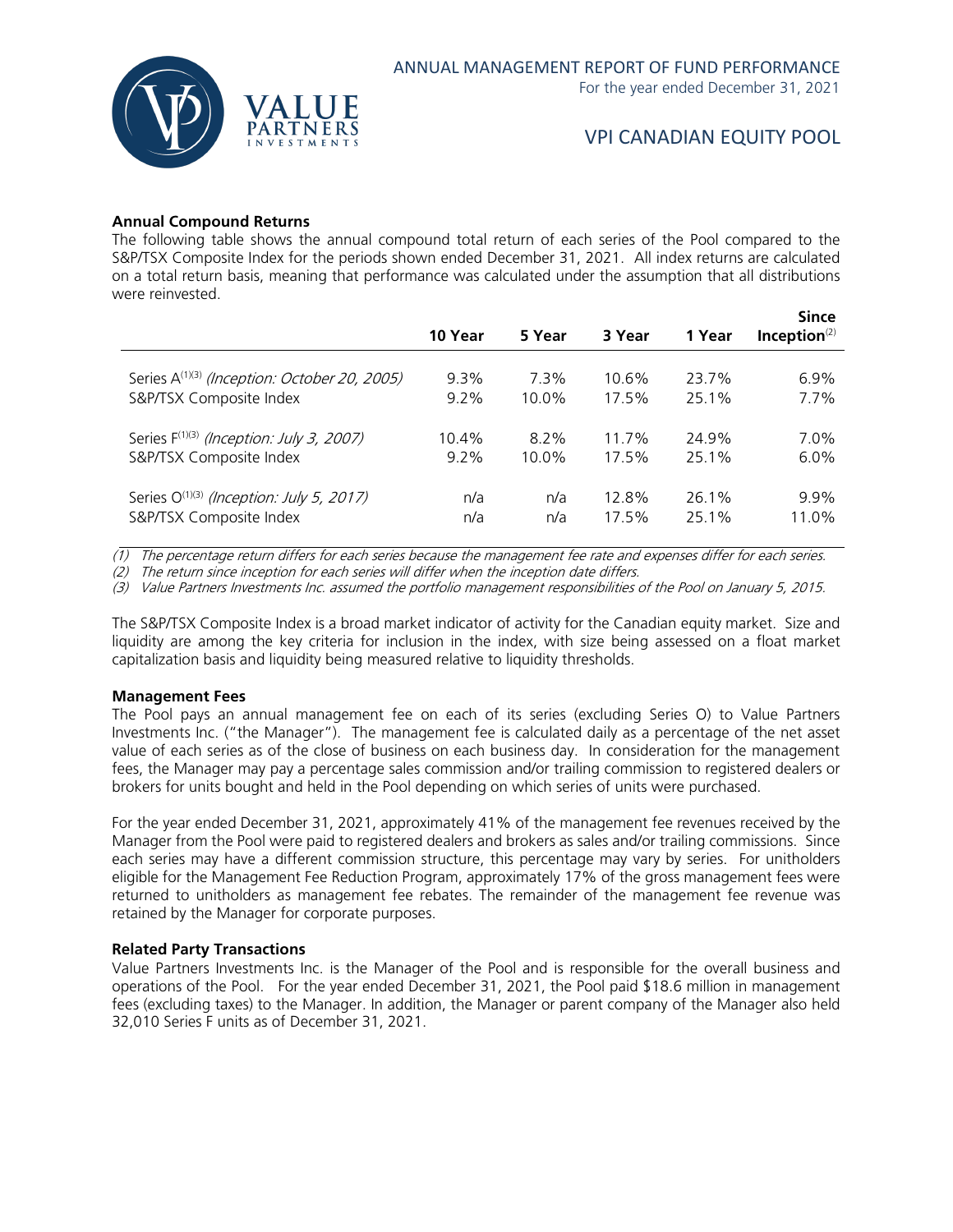

#### **Financial Highlights**

The following tables show selected key financial information about each series of the Pool and are intended to help you understand the Pool's financial performance for the past five years ended December 31. This information is derived from the Pool's audited annual financial statements and is not intended to be a reconciliation of the net asset value per unit.

#### **The Pool's Net Assets Per Unit (\$)(1)**

| <b>Series A</b>                                                    | <b>Dec 31</b><br>2021    | <b>Dec 31</b><br>2020              | <b>Dec 31</b><br>2019    | <b>Dec 31</b><br>2018 | <b>Dec 31</b><br>2017              |
|--------------------------------------------------------------------|--------------------------|------------------------------------|--------------------------|-----------------------|------------------------------------|
| Net assets, beginning of period                                    | 19.11                    | 19.95                              | 18.04                    | 19.44                 | 17.61                              |
| Increase (decrease) from                                           |                          |                                    |                          |                       |                                    |
| operations:<br>Total revenue                                       | 0.62                     | 0.55                               | 0.60                     | 0.64                  | 0.38                               |
| Total expenses                                                     | (0.46)                   | (0.37)                             | (0.41)                   | (0.41)                | (0.38)                             |
| Realized gains for the period<br>Unrealized gains (losses) for the | 1.31                     | (0.17)                             | 0.69                     | 0.58                  | 0.50                               |
| period                                                             | 3.08                     | (0.68)                             | 1.39                     | (1.88)                | 1.42                               |
| <b>Total increase (decrease) from</b><br>operations <sup>(2)</sup> | 4.55                     | (0.67)                             | 2.27                     | (1.07)                | 1.92                               |
| <b>Distributions:</b>                                              |                          |                                    |                          |                       |                                    |
| From net investment income                                         | $\overline{\phantom{a}}$ |                                    |                          |                       |                                    |
| (excluding dividends)                                              |                          |                                    |                          |                       |                                    |
| From dividends<br>From capital gains                               | (0.05)<br>(0.41)         | (0.21)<br>$\overline{\phantom{a}}$ | (0.15)<br>(0.29)         | (0.05)<br>(0.38)      | (0.05)<br>$\overline{\phantom{0}}$ |
| Return of capital                                                  | $\overline{\phantom{a}}$ |                                    | $\overline{\phantom{a}}$ | $\blacksquare$        | $\overline{\phantom{a}}$           |
| Total annual distributions <sup>(3)</sup>                          | (0.46)                   | (0.21)                             | (0.44)                   | (0.43)                | (0.05)                             |
| Net assets, end of period                                          | 23.17                    | 19.11                              | 19.95                    | 18.04                 | 19.44                              |
|                                                                    |                          |                                    |                          |                       |                                    |
| <b>Series F</b>                                                    | <b>Dec 31</b>            | <b>Dec 31</b>                      | <b>Dec 31</b>            | <b>Dec 31</b>         | <b>Dec 31</b>                      |
| Net assets, beginning of period                                    | 2021<br>15.83            | 2020<br>16.52                      | 2019<br>14.91            | 2018<br>16.07         | 2017<br>14.52                      |
|                                                                    |                          |                                    |                          |                       |                                    |
| Increase (decrease) from                                           |                          |                                    |                          |                       |                                    |
| operations:<br>Total revenue                                       | 0.52                     | 0.45                               | 0.50                     | 0.53                  | 0.31                               |
| Total expenses                                                     | (0.21)                   | (0.17)                             | (0.19)                   | (0.18)                | (0.17)                             |
| Realized gains for the period                                      | 1.07                     | (0.18)                             | 0.58                     | 0.47                  | 0.43                               |
| Unrealized gains (losses) for the<br>period                        | 2.54                     | (0.43)                             | 1.13                     | (1.62)                | 1.21                               |
| <b>Total increase (decrease) from</b>                              | 3.92                     | (0.33)                             | 2.02                     | (0.80)                | 1.78                               |
| operations <sup>(2)</sup>                                          |                          |                                    |                          |                       |                                    |
| <b>Distributions:</b>                                              |                          |                                    |                          |                       |                                    |
| From net investment income                                         | $\overline{a}$           |                                    | $\overline{a}$           |                       |                                    |
| (excluding dividends)<br>From dividends                            | (0.23)                   | (0.32)                             | (0.26)                   | (0.18)                | (0.17)                             |
| From capital gains                                                 | (0.34)                   | $\overline{\phantom{m}}$           | (0.24)                   | (0.32)                | $\overline{\phantom{0}}$           |
| Return of capital                                                  |                          |                                    |                          |                       |                                    |
|                                                                    |                          |                                    |                          |                       |                                    |
| Total annual distributions <sup>(3)</sup>                          | (0.57)                   | (0.32)                             | (0.50)                   | (0.50)                | (0.17)                             |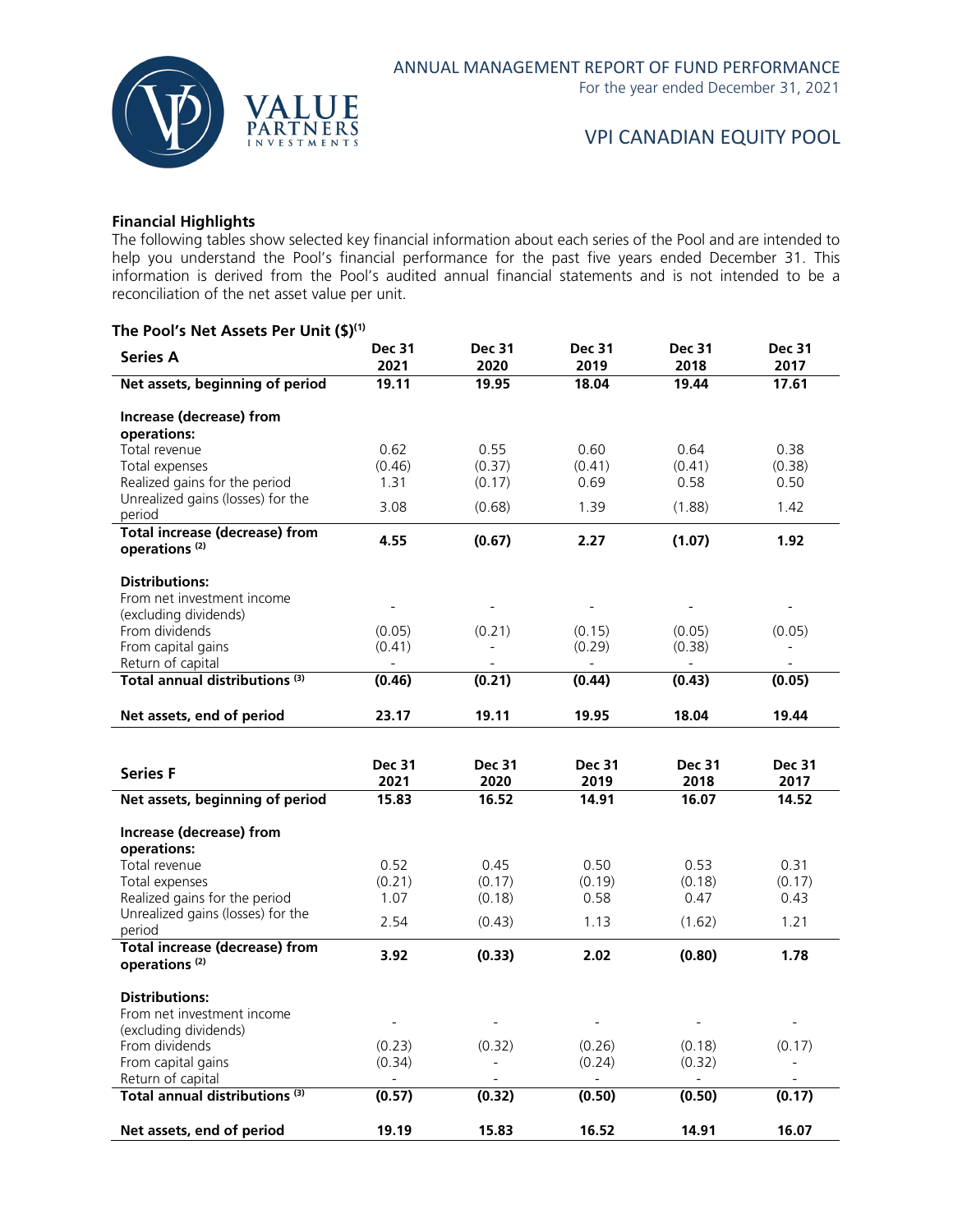

For the year ended December 31, 2021

# VPI CANADIAN EQUITY POOL

#### **Financial Highlights (continued)**

| Series O <sup>(4)</sup>                                     | <b>Dec 31</b><br>2021    | <b>Dec 31</b><br>2020    | <b>Dec 31</b><br>2019 | <b>Dec 31</b><br>2018 | <b>Dec 31</b><br>2017    |
|-------------------------------------------------------------|--------------------------|--------------------------|-----------------------|-----------------------|--------------------------|
| Net assets, beginning of<br>period <sup>(4)</sup>           | 10.72                    | 11.18                    | 10.07                 | 10.84                 | 10.00                    |
| Increase (decrease) from                                    |                          |                          |                       |                       |                          |
| operations:                                                 |                          |                          |                       |                       |                          |
| Total revenue                                               | 0.33                     | 0.29                     | 0.35                  | 0.38                  | 0.09                     |
| Total expenses                                              |                          |                          | (0.02)                |                       | $\overline{\phantom{a}}$ |
| Realized gains for the period                               | 0.75                     | (0.15)                   | 0.43                  | 0.23                  | 0.34                     |
| Unrealized gains (losses) for the                           | 1.80                     | (0.04)                   | 0.76                  | (1.46)                | 0.95                     |
| period                                                      |                          |                          |                       |                       |                          |
| Total increase (decrease) from<br>operations <sup>(2)</sup> | 2.88                     | 0.10                     | 1.52                  | (0.85)                | 1.38                     |
| <b>Distributions:</b>                                       |                          |                          |                       |                       |                          |
| From net investment income                                  |                          |                          |                       |                       |                          |
| (excluding dividends)                                       | $\overline{\phantom{a}}$ | $\overline{\phantom{a}}$ |                       |                       | $\overline{\phantom{a}}$ |
| From dividends                                              | (0.28)                   | (0.32)                   | (0.27)                | (0.21)                | (0.18)                   |
| From capital gains                                          | (0.23)                   |                          | (0.16)                | (0.22)                |                          |
| Return of capital                                           |                          |                          |                       |                       |                          |
| Total annual distributions <sup>(3)</sup>                   | (0.51)                   | (0.32)                   | (0.43)                | (0.43)                | (0.18)                   |
| Net assets, end of period                                   | 13.01                    | 10.72                    | 11.18                 | 10.07                 | 10.84                    |

(1) This information is derived from the Pool's audited annual financial statements.

(2) Net assets and distributions are based on the actual number of units outstanding at the relevant time. The increase/decrease from operations is based on the weighted average number of units outstanding over the financial period. (3) Distributions were paid in cash/reinvested in additional units of the Pool, or both.

(4) Inception date: July 5, 2017.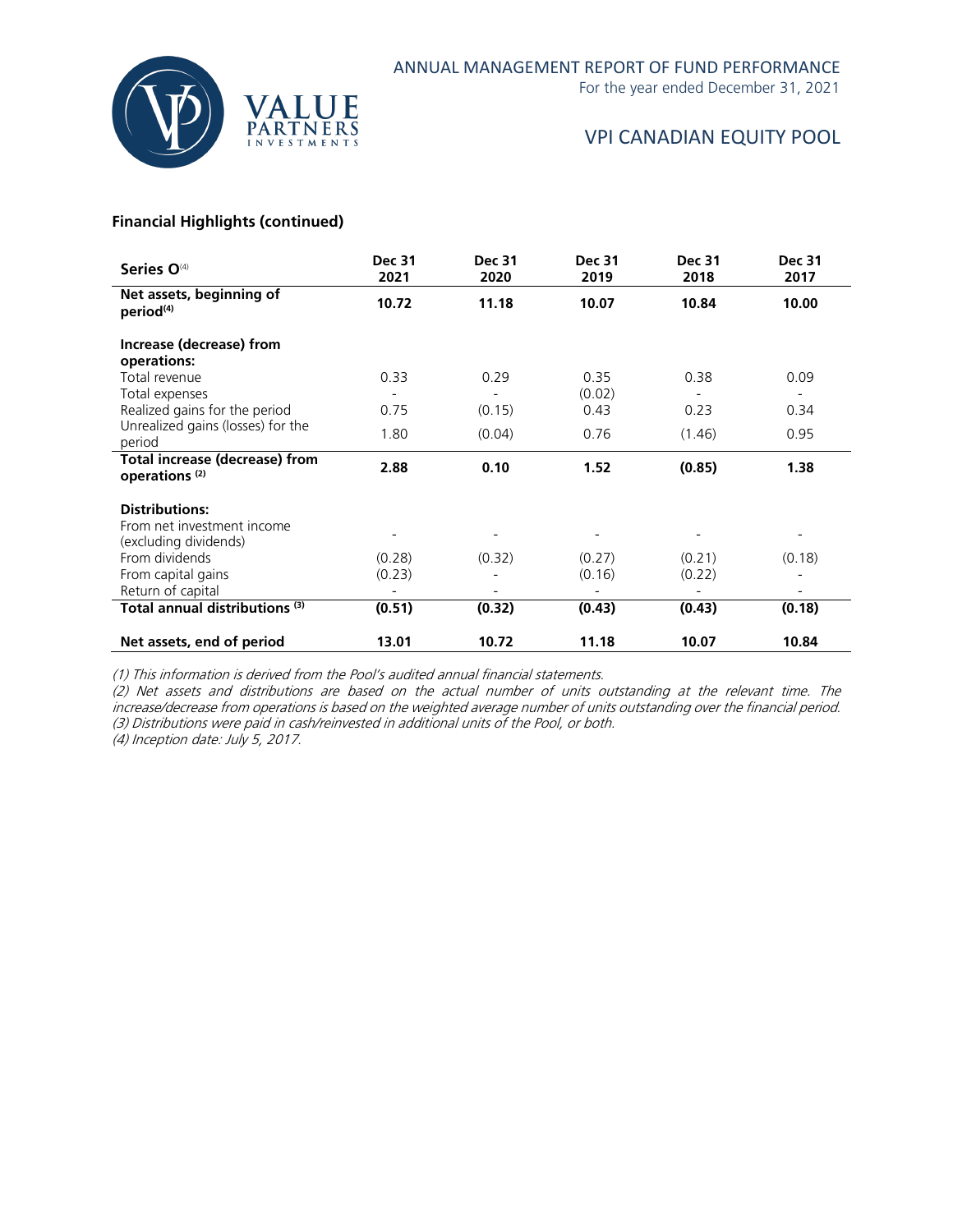

For the year ended December 31, 2021

# VPI CANADIAN EQUITY POOL

#### **Ratios and Supplemental Data**

| <b>Series A</b>                                    | <b>December</b><br>31<br>2021 | <b>December</b><br>31<br>2020 | <b>December</b><br>31<br>2019 | <b>December</b><br>31<br>2018 | <b>December</b><br>31<br>2017 |
|----------------------------------------------------|-------------------------------|-------------------------------|-------------------------------|-------------------------------|-------------------------------|
| Total net asset value (000's) <sup>(1)</sup>       | \$990,383                     | \$852,391                     | \$916,248                     | \$713,221                     | \$650,134                     |
| Number of units outstanding (000's) <sup>(1)</sup> | 42.746                        | 44.604                        | 45,925                        | 39,530                        | 33,437                        |
| Management expense ratio <sup>(2)</sup>            | 1.96%                         | 1.97%                         | 1.97%                         | 1.98%                         | 1.99%                         |
| Management expense ratio before                    |                               |                               |                               |                               |                               |
| waivers or absorptions                             | 1.96%                         | 1.97%                         | 1.97%                         | 1.98%                         | 1.99%                         |
| Trading expense ratio <sup>(3)</sup>               | 0.01%                         | $0.03\%$                      | 0.01%                         | $0.01\%$                      | 0.01%                         |
| Portfolio turnover rate (4)                        | 23.30%                        | 57.19%                        | 14.60%                        | 10.63%                        | 6.33%                         |
| Net asset value per unit (1)                       | \$23.17                       | \$19.11                       | \$19.95                       | \$18.04                       | \$19.44                       |

| <b>Series F</b>                              | <b>December</b><br>31<br>2021 | <b>December</b><br>31<br>2020 | <b>December</b><br>31<br>2019 | <b>December</b><br>31<br>2018 | <b>December</b><br>31<br>2017 |
|----------------------------------------------|-------------------------------|-------------------------------|-------------------------------|-------------------------------|-------------------------------|
| Total net asset value (000's) (1)            | \$227,523                     | \$179,273                     | \$174,819                     | \$124,179                     | \$98,158                      |
| Number of units outstanding $(000's)^{(1)}$  | 11,859                        | 11,327                        | 10,583                        | 8,326                         | 6,109                         |
| Management expense ratio <sup>(2)</sup>      | 1.01%                         | 1.03%                         | 1.02%                         | 1.03%                         | 1.03%                         |
| Management expense ratio before              |                               |                               |                               |                               |                               |
| waivers or absorptions                       | 1.01%                         | 1.03%                         | 1.02%                         | 1.03%                         | 1.03%                         |
| Trading expense ratio <sup>(3)</sup>         | 0.01%                         | 0.03%                         | 0.01%                         | 0.01%                         | 0.01%                         |
| Portfolio turnover rate (4)                  | 23.30%                        | 57.19%                        | 14.60%                        | 10.63%                        | 6.33%                         |
| Net asset value per unit (1)                 | \$19.19                       | \$15.83                       | \$16.52                       | \$14.91                       | \$16.07                       |
|                                              | <b>December</b>               | <b>December</b>               | <b>December</b>               | <b>December</b>               | <b>December</b>               |
|                                              |                               |                               |                               |                               |                               |
|                                              | 31                            | 31                            | 31                            | 31                            | 31                            |
| Series O                                     | 2021                          | 2020                          | 2019                          | 2018                          | 2017                          |
| Total net asset value (000's) <sup>(1)</sup> | \$83,652                      | \$71,386                      | \$56,173                      | \$12,360                      | \$428                         |
| Number of units outstanding $(000's)^{(1)}$  | 6,432                         | 6,659                         | 5,024                         | 1,227                         | 40                            |
| Management expense ratio <sup>(2)</sup>      | $0.00\%$                      | $0.00\%$                      | $0.00\%$                      | $0.00\%$                      | $0.00\%$                      |
| Management expense ratio before              |                               |                               |                               |                               |                               |
| waivers or absorptions                       | 0.07%                         | 0.08%                         | 0.08%                         | 0.08%                         | 0.07%                         |
| Trading expense ratio <sup>(3)</sup>         | 0.01%                         | 0.03%                         | 0.01%                         | 0.01%                         | 0.01%                         |
| Portfolio turnover rate (4)                  | 23.30%                        | 57.19%                        | 14.60%                        | 10.63%                        | 6.33%                         |

(1) This information is provided as at the date shown.

(2) Management expense ratio is based on total expenses for the stated period (excluding distributions, commissions and other portfolio transaction costs) and is expressed as an annualized percentage of daily average net assets during the period. In the period a series is established, the management expense ratio is annualized from the date of inception to December 31.

(3) The trading expense ratio represents total commissions and other portfolio transaction costs expressed as an annualized percentage of daily average net assets during the period.

(4) The Pool's portfolio turnover rate indicates how actively the Pool's portfolio manager manages its portfolio investments. A portfolio turnover rate of 100% is equivalent to the Pool buying and selling all of the securities in its portfolio once in the course of the year. The higher the Pool's portfolio turnover rate in a year, the greater the trading costs payable by the Pool in the year, and the greater the chance of an investor receiving taxable capital gains in the year. There is not necessarily a relationship between a high turnover rate and the performance of the Pool.